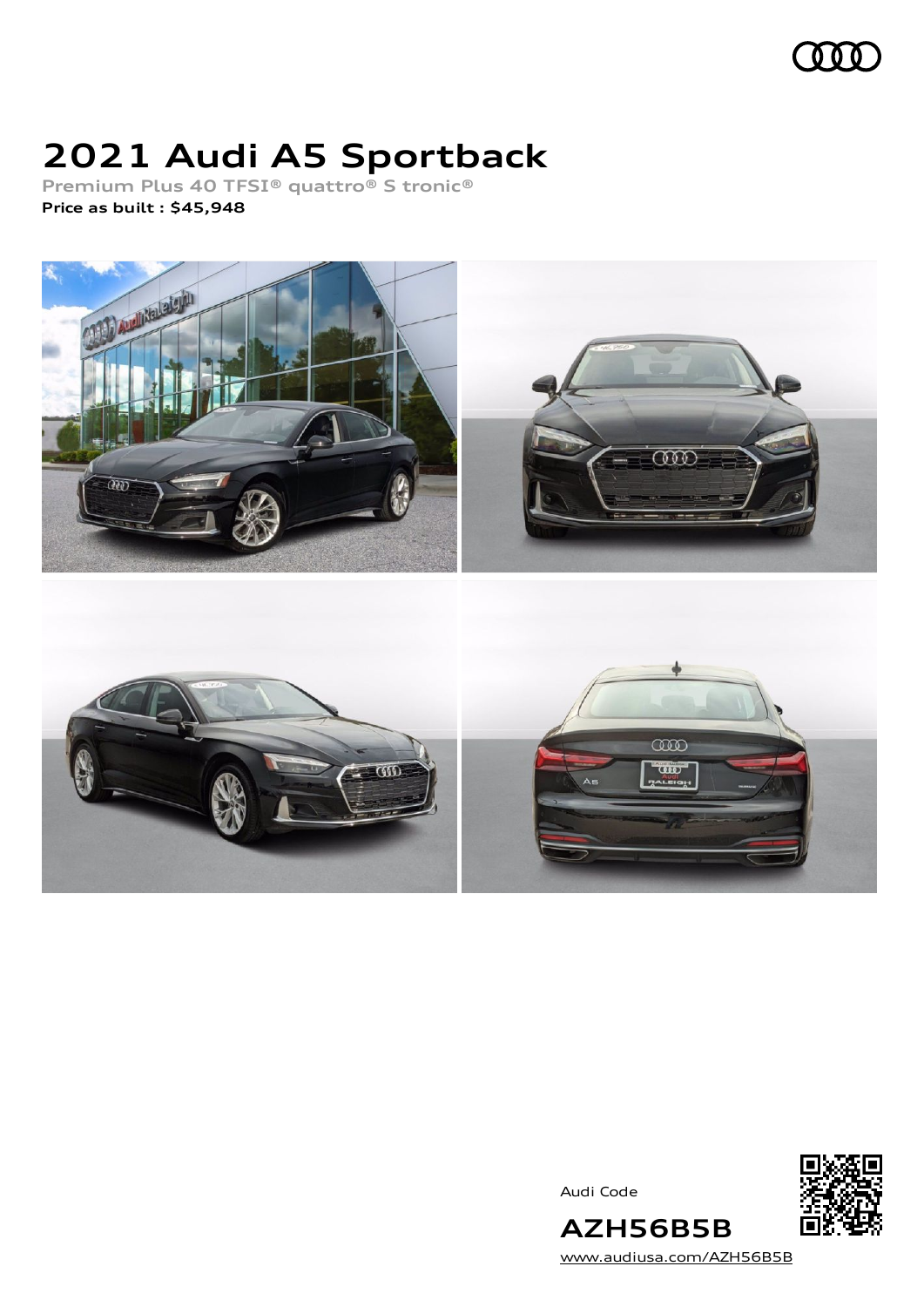## **Summary**

**Audi 2021 Audi A5 Sportback** Premium Plus 40 TFSI® quattro® S tronic®

**Price as buil[t](#page-8-0)** \$45,948

#### **Exterior colour**

Brilliant Black

#### **Interior colour**

#### **Technical Specifications**

| Engine type                  | 2.0-liter four-cylinder                              |
|------------------------------|------------------------------------------------------|
| stroke                       | Displacement/Bore and $1,984/82.5 \times 92.8$ cc/mm |
| Max. output                  | 201 HP                                               |
| Torque                       | 236 lb-ft@rpm                                        |
| Top track speed              | $130$ mph                                            |
| Acceleration (0 - 60<br>mph) | 6.4 seconds                                          |
| Recommended fuel             | Premium                                              |



#### **Further Information**

| Warranty        | No           |
|-----------------|--------------|
| Mileage         | 14,688 miles |
| Type of vehicle | Used car     |
|                 |              |

**Audi Code** AZH56B5B

**Your configuration on www.audiusa.com** [www.audiusa.com/AZH56B5B](https://www.audiusa.com/AZH56B5B)

**Commission number** 149392f10a0e09b02c75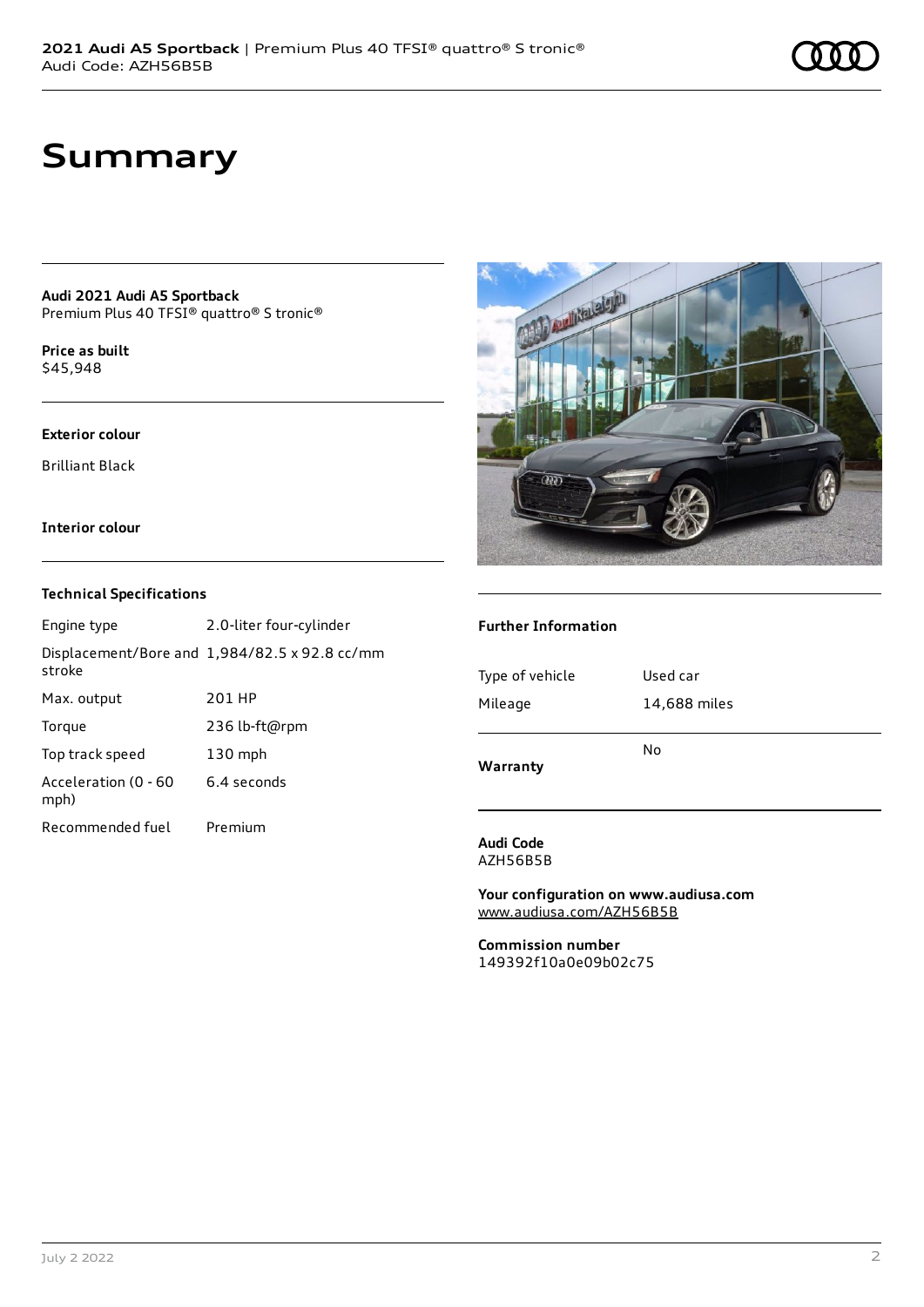

# **Standard features**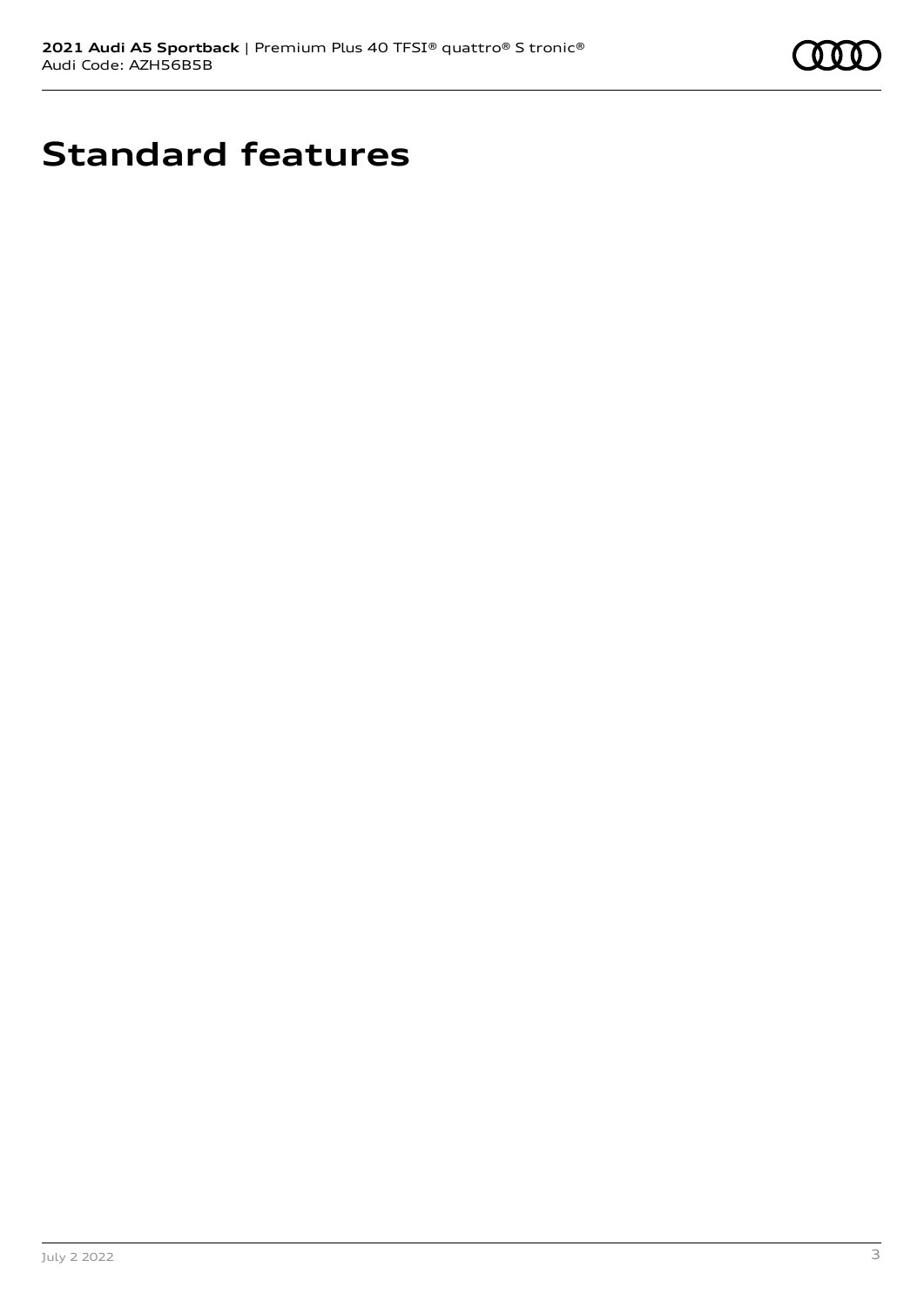# **Dealer remarks**

CARFAX One-Owner. 2021 Audi A5 Brilliant Black 40 Premium quattro quattro 7-Speed Automatic S tronic 2.0L 4- Cylinder TFSI quattro, Black w/Leather Seating Surfaces or Leather/Alcantara Seating Surfaces, 2 Rear USB Charge Ports, Adaptive Cruise Control w/Traffic Jam Assist, Alarm System w/Motion Sensors, Audi Active Lane Assist, Audi Advanced Key, Audi Side Assist w/Pre Sense Rear, Auto-Dimming Exterior Mirrors, Bang & Olufsen Sound System w/3D Sound, Convenience Package, Driver Seat Memory, Hands-On Detection Steering Wheel, Heated Steering Wheel, Matrix-Design LED Headlights, Parking System Plus (Front/Rear Acoustic Sensors), Power Folding Exterior Mirrors, Premium Plus, SiriusXM All Access Service, Top View Camera System.

Recent Arrival! 25/34 City/Highway MPG

Prices Exclude Tax, Tag, Title, and Documentation Fee of \$698.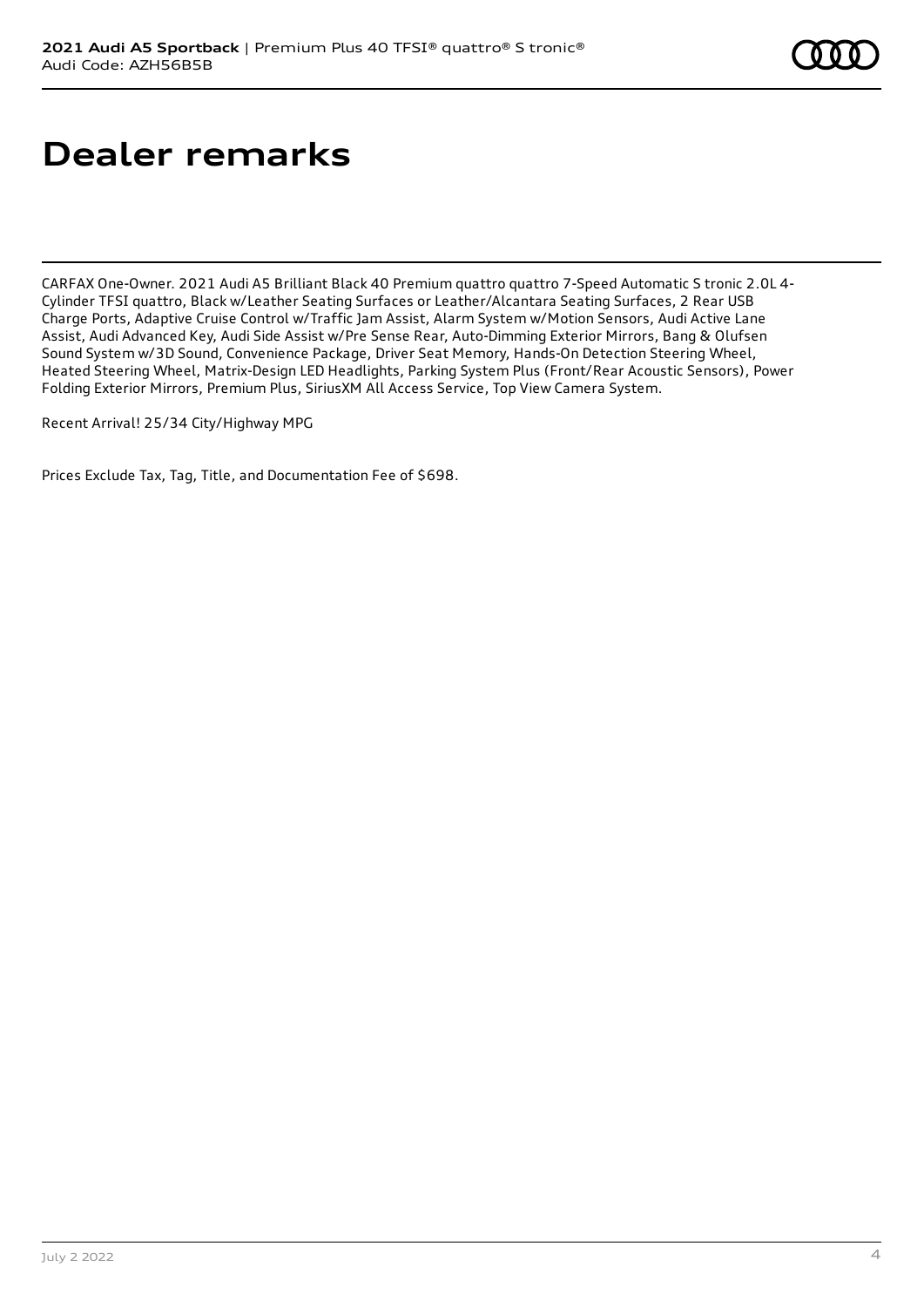## **Technical Specifications**

### **Engineering | Performance**

| Engine type                                | 2.0-liter four-cylinder                                     | Steering type                              | Electromechanical power steering                                     |
|--------------------------------------------|-------------------------------------------------------------|--------------------------------------------|----------------------------------------------------------------------|
| Power Level                                | 40                                                          |                                            | system                                                               |
| Max. output                                | 201 HP                                                      | Turning diameter, curb- 38.4 ft<br>to-curb |                                                                      |
| Displacement                               | 2.01                                                        | Steering ratio                             | 15.9:1                                                               |
| Torque                                     | 236 lb-ft@rpm                                               |                                            |                                                                      |
| Valvetrain                                 | 16-valve DOHC with Audi valvelift<br>system                 | Suspension                                 |                                                                      |
| Acceleration (0 - 60<br>mph)               | 6.4 seconds                                                 | Front axle                                 | Five-link front suspension                                           |
| Engine block                               | Cast-iron                                                   | Rear axle                                  | Five-link rear suspension                                            |
|                                            |                                                             | Optional                                   | Sport suspension                                                     |
| Induction/fuel injection Turbocharged/FSI® |                                                             |                                            |                                                                      |
| Cylinder head                              | Aluminum-alloy                                              | <b>Brake system</b>                        |                                                                      |
| stroke                                     | Displacement/Bore and 1,984/82.5 x 92.8 cc/mm               |                                            |                                                                      |
|                                            |                                                             | Front brakes                               | 12.36 (ventilated disc) in                                           |
| Top track speed<br>130 mph                 |                                                             | Rear brakes                                | 11.81 (ventilated disc) in                                           |
|                                            |                                                             | Parking brake                              | Electromechanical                                                    |
| <b>Electrical system</b>                   |                                                             |                                            |                                                                      |
| Alternator                                 | 14 Volts - 110-150A                                         | <b>Body</b>                                |                                                                      |
| Battery                                    | 12 Volts - 420A/75Ah                                        | Material                                   | Multi-material body construction<br>(steel and aluminum composition) |
| <b>Driveline</b>                           |                                                             | Corrosion protection                       | Multistep anti-corrosion protection                                  |
| Drivetrain type                            | quattro® all-wheel drive with ultra®<br>technology          | <b>Warranty   Maintenance</b>              |                                                                      |
| Transmission                               | Seven-speed S tronic® dual-clutch<br>automatic transmission | Warranty                                   | 4-year/50,000-mile Audi New<br>Vehicle Limited Warranty              |

**Steering**



### **(1/2)**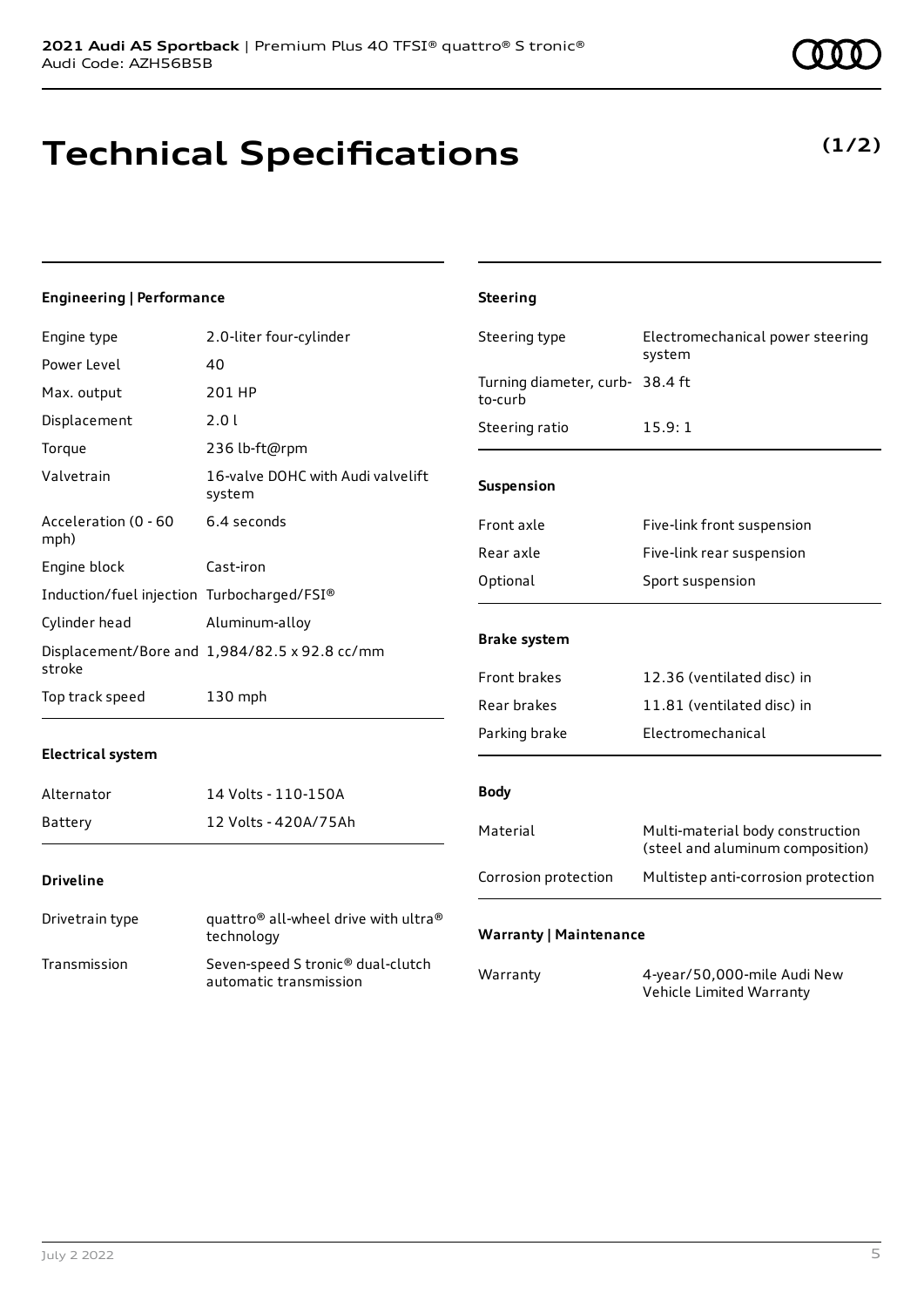## **Technical Specifications**

### **Exterior Measurements**

| Height                           | 54.6 in   |
|----------------------------------|-----------|
| Overall width without<br>mirrors | 72.5 in   |
| Length                           | 187.3 in  |
| Wheelbase                        | 111.2 in  |
| Drag coefficient                 | $0.29$ Cw |
| Overall width with<br>mirrors    | 79.8 in   |
| Track rear                       | 61.7 in   |
| <b>Track front</b>               | 62.5 in   |
| Curb weight                      | 3,725 lb  |

#### **Interior measurements**

| Seating capacity                          | 5                      |
|-------------------------------------------|------------------------|
| Shoulder room, rear                       | 54.5 in                |
| Head room with front<br>sunroof           | 37.7 in                |
| Leg room, rear                            | $35.1$ in              |
| Shoulder room, front                      | 55.7 in                |
| Head room with rear<br>sunroof            | 37.0 in                |
| Leg room, front                           | $41.3$ in              |
| Cargo volume, rear<br>seatbacks up/folded | 21.8/35.0 cu ft, cu ft |

**(2/2)**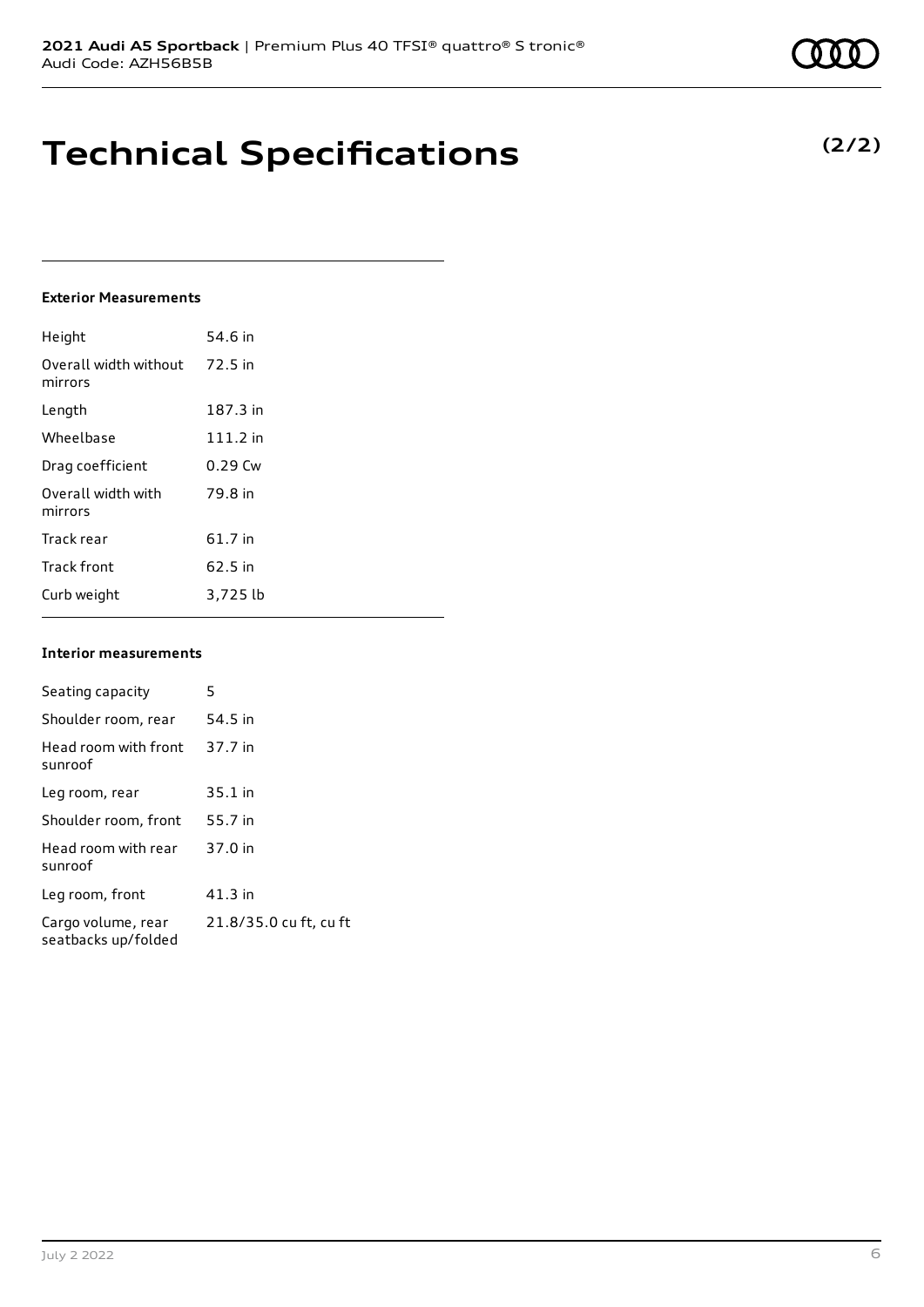### **Consumption- and emission**

**Consumption by NEDC**

combined 28 mpg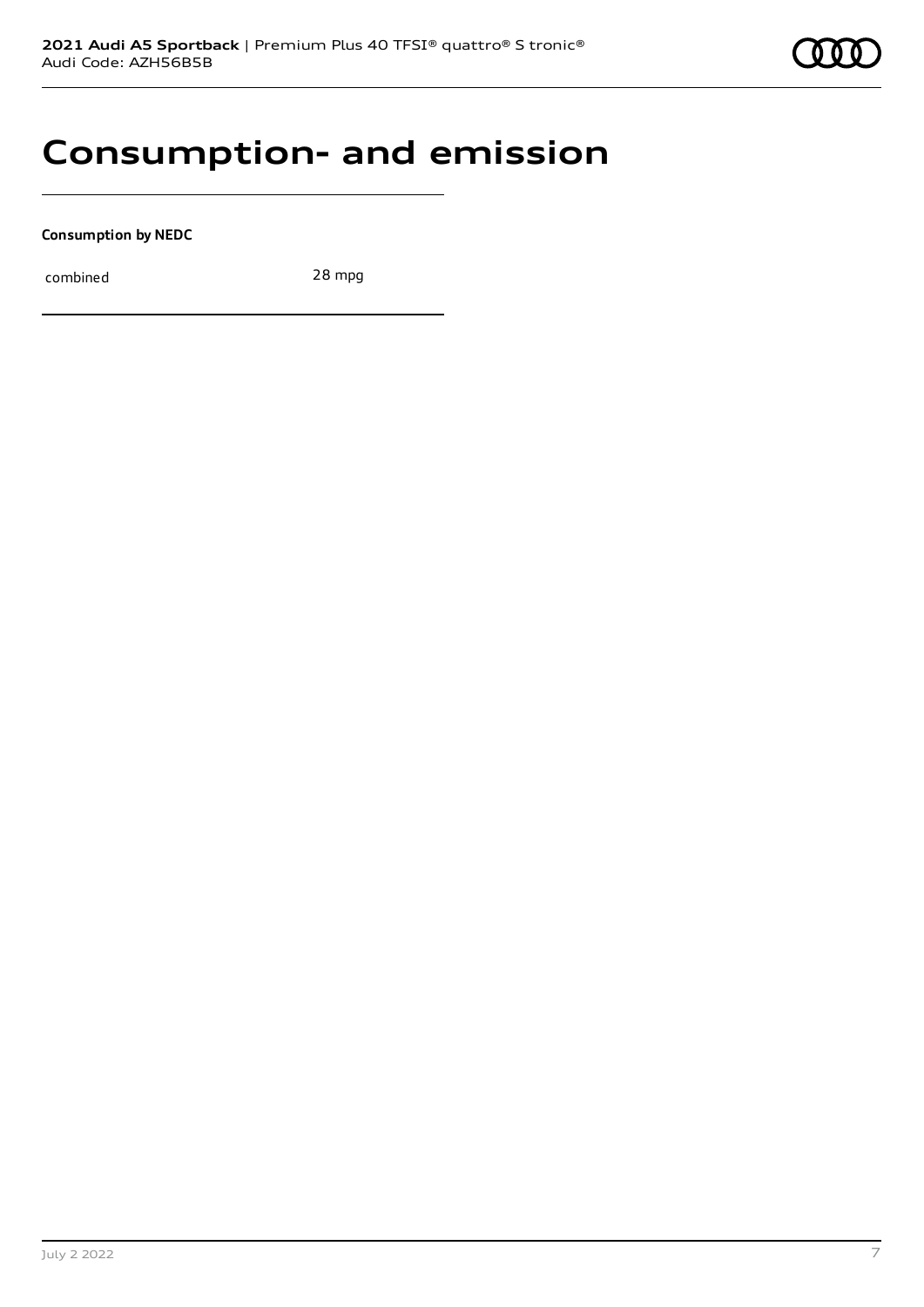# **Contact**

Dealer **Audi Raleigh**

4000 Capital Hills Dr 27616 Raleigh NC

Phone: +19198768766 FAX: 9194318343

www: [https://www.audiraleigh.com](https://www.audiraleigh.com/)